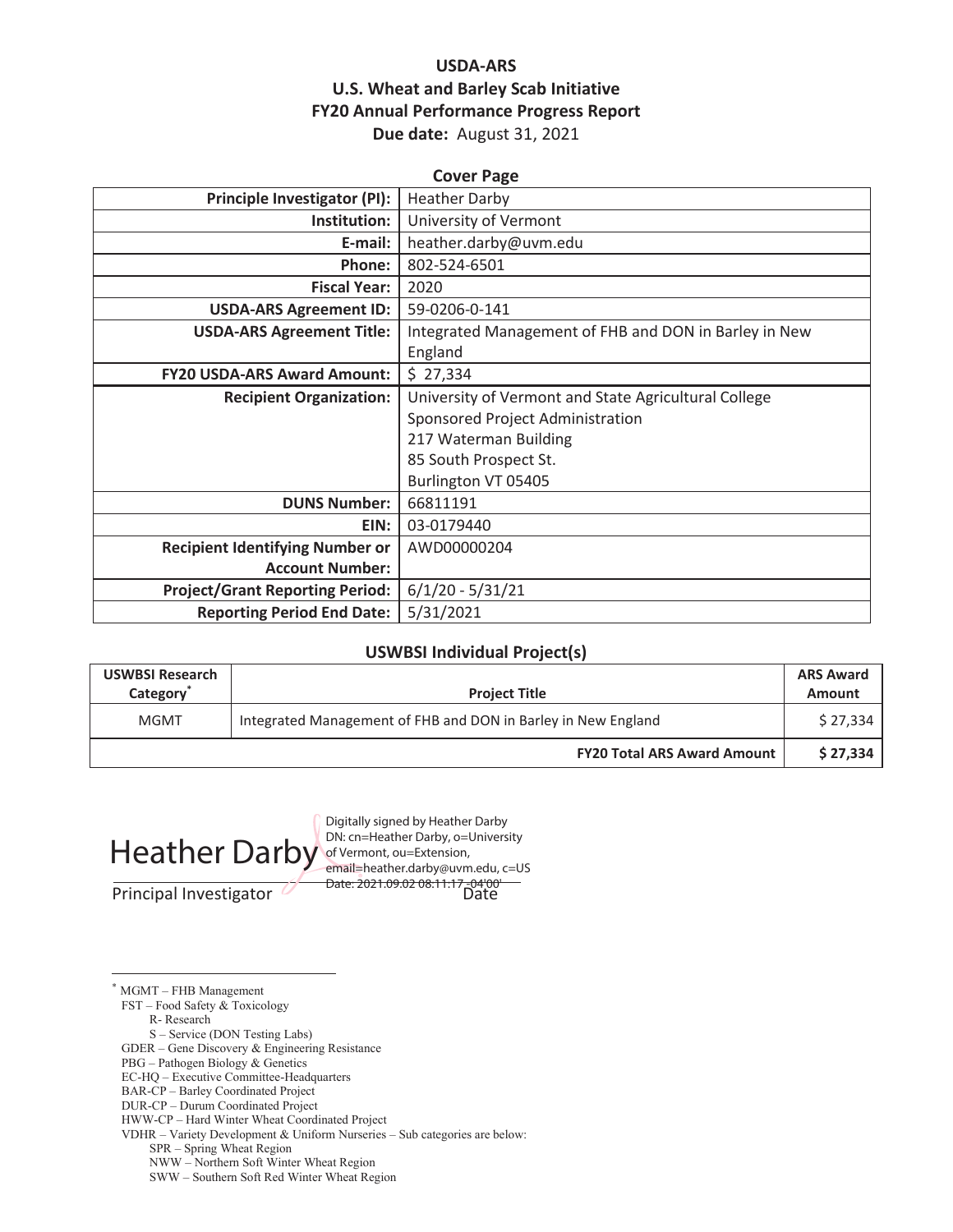### **Project 1:** *Integrated Management of FHB and DON in Barley in New England*

### **1. What are the major goals and objectives of the research project?**

Fusarium head blight (FHB) is currently the most significant disease impacting organic and conventional grain growers in New England, resulting in loss of yield, shriveled grain, and, most notably, mycotoxin contamination. New England farmers need more information on agronomic practices for preventing or controlling *Fusarium* infection in order to produce high quality malting barley. This project evaluated integrated management strategies with the goal of minimizing the loss of yield and quality from FHB.

The project objectives were:

- 1) Evaluate spring and winter barley varieties in order to identify those that are suitable for malting and adapted to the Northeast.
- 2) Evaluate the efficacy of using fungicides to control Fusarium head blight infection of spring malting barley.
- **2. What was accomplished under these goals or objectives?** *(For each major goal/objective, address these three items below.)*

#### **a) What were the major activities?**

Objective 1: Winter and spring malting barley variety trials were conducted in Alburgh, Vermont. A trial to evaluate 29 winter barley cultivars was established on September 20, 2019. These varieties were evaluated for yield, quality, and DON concentrations. The spring barley variety trial evaluating 26 varieties was established on April 17, 2020. The spring barley varieties were evaluated for yield, quality, and DON concentrations.

Objective 2: A field experiment was established in Vermont on April 9, 2020 to investigate the effects of cultivar resistance, fungicide efficacy, application timing on FHB and DON infection in spring malting barley. The experimental design was a randomized complete block, with a split‐plot arrangement of cultivar as the whole‐plot and fungicide+timing treatments as the sub‐plots. The fungicide+timing treatments are listed in Table 1. In 2020, fungicides were trialed individually and in combinations. The organic fungicide Champ ION was applied in three timing combinations: at heading, post‐heading and at both heading and post‐heading. The six‐row cultivar (Robust) was approximately a week ahead of the two-row cultivar (ND Genesis) resulting in separate applications of each treatment at the appropriate timing for each cultivar.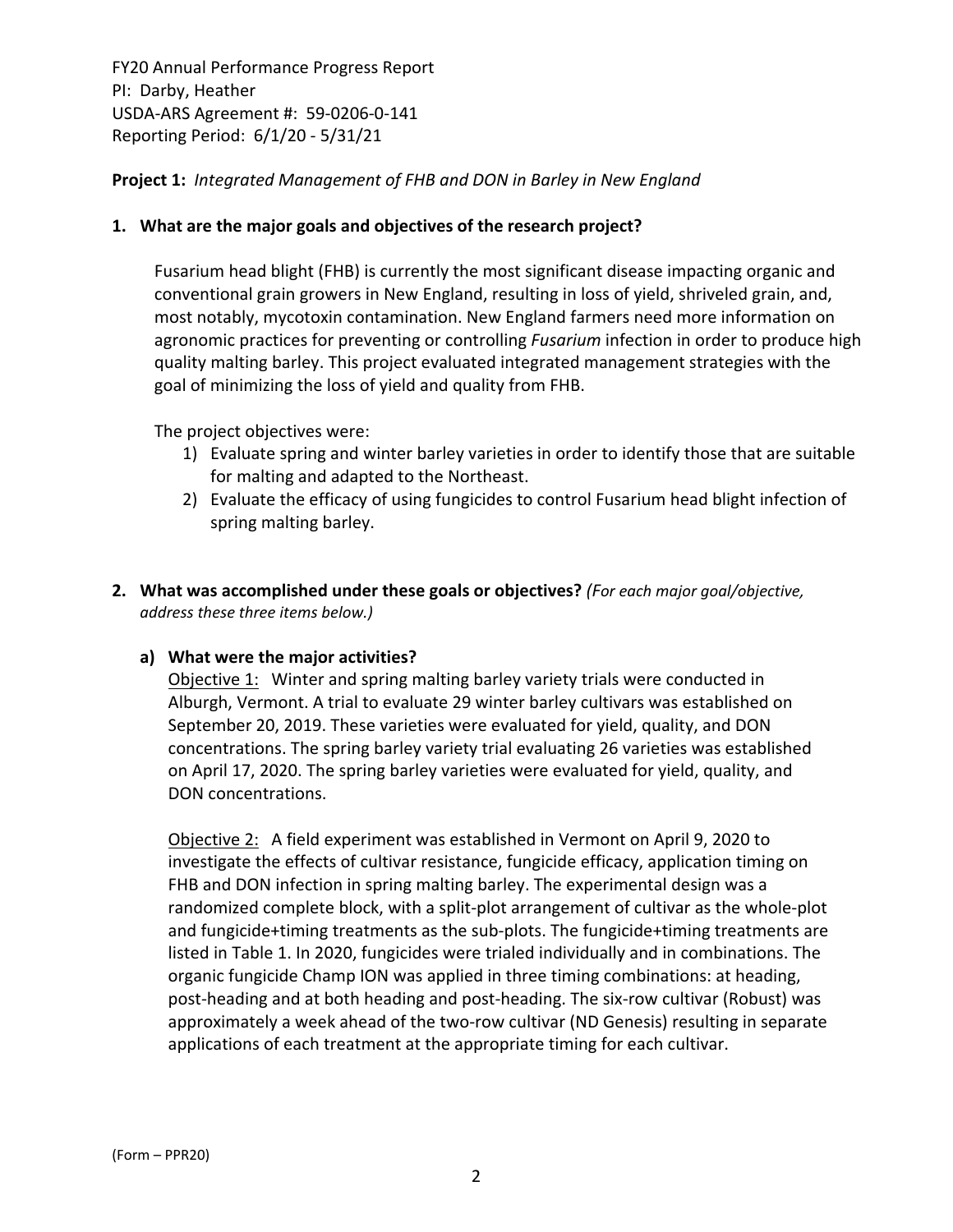| <b>Treatments</b>     | Pre-heading application Heading Application |                        | Post-heading Application Application Rate |                                                |
|-----------------------|---------------------------------------------|------------------------|-------------------------------------------|------------------------------------------------|
| Control               |                                             | $6/17$ & $6/23$        | $6/23$ & $6/28$                           | water                                          |
| Prosaro               |                                             | $6/17$ & $6/23$        | $6/23$ & $6/28$                           | 6.5 fl oz $ac^{-1}$ + 0.125% Induce $ac^{-1}$  |
| Caramba               |                                             | $6/17$ & $6/23$        | 6/23 & 6/28                               | 14 fl oz $ac^{-1}$ + 0.125% Induce $ac^{-1}$   |
| Miravis Ace           | 6/12 & 6/16                                 | $6/17$ & $6/23$        | $6/23$ & $6/28$                           | 13.7 fl oz $ac^{-1}$ + 0.125% Induce $ac^{-1}$ |
| Miravis Ace + Prosaro |                                             | $6/17$ & $6/23$ (M.A.) | 6/23 & 6/28 (P)                           | same as individual applications                |
| Miravis Ace + Caramba |                                             | $6/17$ & $6/23$ (M.A.) | $6/23 & 6/28$ (C)                         | same as individual applications                |
| Champ ION             |                                             | $6/17$ & $6/23$        | $6/23$ & $6/28$                           | $1.5$ lbs ac <sup>-1</sup>                     |
| Fusarium              |                                             | $6/18$ & $6/24$        |                                           | $100,000$ spores ml <sup>-1</sup>              |

#### **Table 1 – Application dates and rates for fungicides applied to malting barley, Alburgh, VT 2020.**

#### **b) What were the significant results?**

Objective 1: Winter barley yields ranged from 3177 to 5631 lbs  $ac<sup>-1</sup>$ , with a trial average of 4482 lbs  $ac^{-1}$ . DON concentrations ranged from 0.00 to 0.50 ppm. Spring barley yields ranged from 2904 to 4830 lbs ac<sup>-1</sup>, with a trial average of 4244 lbs ac<sup>-1</sup>, and DON levels from 0.00 to 0.52 ppm. These results indicate the importance of variety selection especially for those that may confer some tolerance to FHB. 2020 was a very good year for barley quality. In both trials, yields differed significantly between trials although DON concentrations did not and were uniformly low across grains trials at the Alburgh site.

Objective 2: All grains trials including the fungicide trial had DON levels well below the 1 ppm threshold determined by the FDA. However, fungicide treatments did have a significant impact on the incidence of Fusarium head blight and on DON concentrations. Compared to the other fungicide treatments, the Miravis Ace® applied at heading had the lowest DON concentrations (0.03 ppm). This was statistically similar to all other conventional fungicide treatment timings and combinations, as well as the negative control (plots that were not inoculated with *Fusarium*), all of which tested below 0.20 ppm for DON. The Champ ION treatments were significantly higher than the conventional treatments (between 0.22 and 0.28 ppm). The positive control plots (inoculated with *Fusarium,* but not treated with fungicides) had the highest DON concentrations at 0.33 ppm. Significant effects on FHB incidence and severity were also noted but are not closely correlated to DON concentrations.

#### **c) List key outcomes or other achievements.**

Objective 1: Variety trial results were distributed to over 250 stakeholders during the project period. Maltsters and brewers in Vermont have worked with grain growers to adopt new varieties that have performed well in terms of both agronomics and malting quality.

Objective 2: Fungicide trial results were distributed to over 250 stakeholders during the project period. As a result, farmers have started to incorporate fungicide application into their production plans.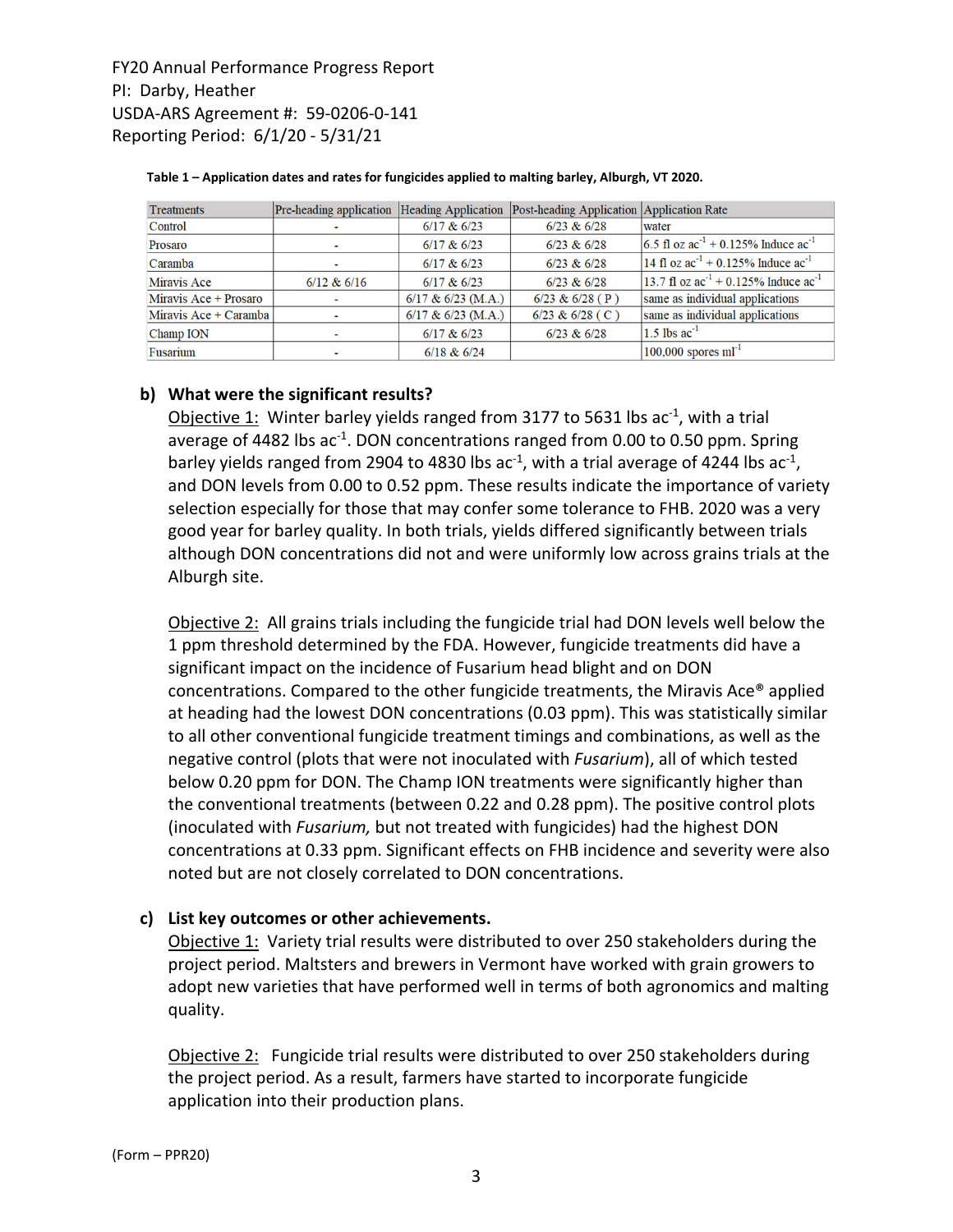# **3. Was this research impacted by the COVID‐19 pandemic (i.e. university shutdowns and/or restrictions, reduced or lack of support personnel, etc.)? If yes, please explain how this research was impacted or is continuing to be impacted.**

The most significant impact of the COVID‐19 pandemic on this research involved the dissemination of research results. Although there were logistical challenges involved in the field work, the team was able to work around these to complete the research field work. Some of the primary avenues for distributing our research results are at conferences, field days, and other in‐person events. These were cancelled for over a year. We increased our blog postings and other social media communications to reach more people through this avenue and held online conferences, webinars and other events.

#### **4. What opportunities for training and professional development has the project provided?**

Nothing to report.

#### **5. How have the results been disseminated to communities of interest?**

These research results have been posted on our website. They were discussed at our virtual grains conference in March 2021 (126 participants) and virtual grain week in May of 2021 (124 participants).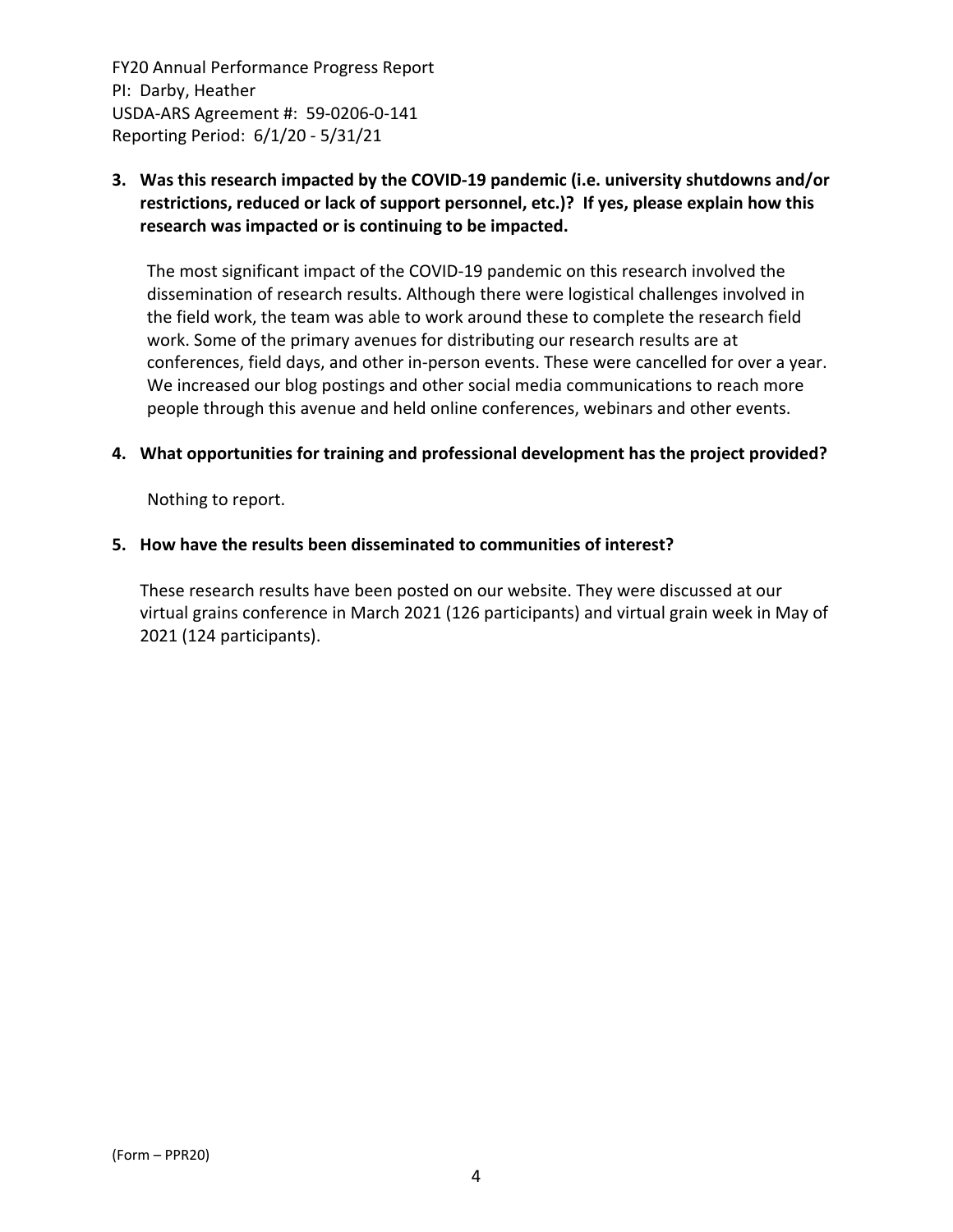# **Training of Next Generation Scientists**

**Instructions:** Please answer the following questions as it pertains to the FY20 award period (6/1/20 ‐ 5/31/21). The term "support" below includes any level of benefit to the student, ranging from full stipend plus tuition to the situation where the student's stipend was paid from other funds, but who learned how to rate scab in a misted nursery paid for by the USWBSI, and anything in between.

**1. Did any graduate students in your research program supported by funding from your USWBSI grant earn their MS degree during the FY19 award period?**  $\square$ Yes  $\square$ No  $\square$  Not Applicable

**If yes, how many?** Click to enter number here.

**2. Did any graduate students in your research program supported by funding from your USWBSI grant earn their Ph.D. degree during the FY19 award period?**

 $\square$ Yes  $\square$ No  $\square$  Not Applicable

**If yes, how many?** Click to enter number here.

**3. Have any post docs who worked for you during the FY19 award period and were supported by funding from your USWBSI grant taken faculty positions with universities?**  $\square$ Yes  $\square$ No  $\square$  Not Applicable

**If yes, how many?** Click to enter number here.

**4. Have any post docs who worked for you during the FY19 award period and were supported by funding from your USWBSI grant gone on to take positions with private ag‐ related companies or federal agencies?**

 $\square$ Yes  $\square$ No  $\square$  Not Applicable **If yes, how many?** Click to enter number here.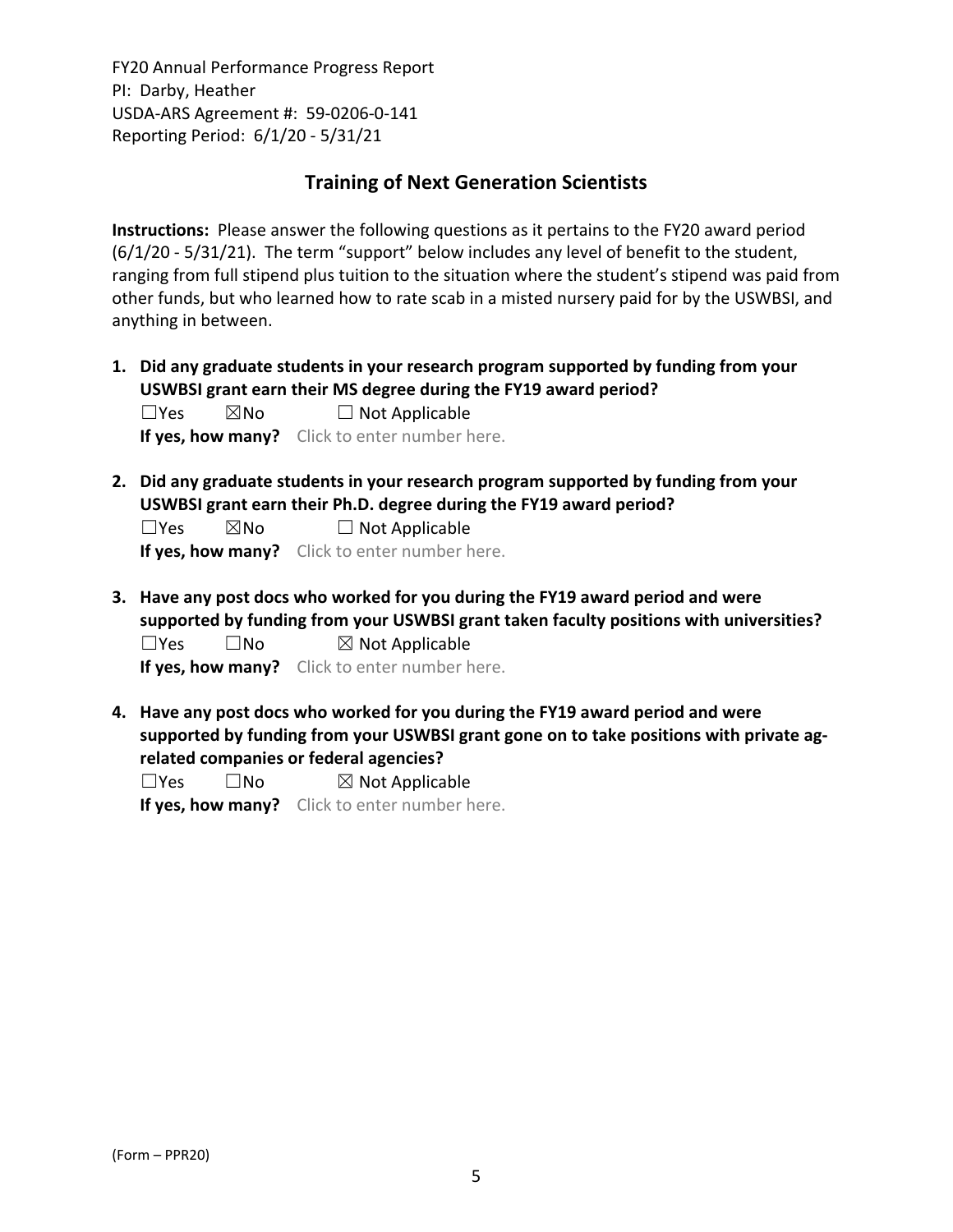# **Release of Germplasm/Cultivars**

**Instructions:** In the table below, list all germplasm and/or cultivars released with full or partial support through the USWBSI during the FY20 award period (6/1/20 - 5/31/21). All columns must be completed for each listed germplasm/cultivar. Use the key below the table for Grain Class abbreviations. 

| Name of Germplasm/Cultivar | <b>Grain Class</b>    | <b>FHB Resistance</b>                                  | <b>FHB</b><br><b>Rating</b><br>$(0-9)$ | Year<br><b>Released</b> |
|----------------------------|-----------------------|--------------------------------------------------------|----------------------------------------|-------------------------|
| N/A                        | Select Grain<br>Class | Select what represents<br>your most resistant<br>check | Enter as<br>text 0-9<br>rating         | Select Year             |
| Click here to enter text.  | Select Grain<br>Class | Select what represents<br>your most resistant<br>check | Enter as<br>text 0-9<br>rating         | Select Year             |
| Click here to enter text.  | Select Grain<br>Class | Select what represents<br>vour most resistant<br>check | Enter as<br>text 0-9<br>rating         | Select Year             |
| Click here to enter text.  | Select Grain<br>Class | Select what represents<br>your most resistant<br>check | Enter as<br>text 0-9<br>rating         | Select Year             |
| Click here to enter text.  | Select Grain<br>Class | Select what represents<br>your most resistant<br>check | Enter as<br>text 0-9<br>rating         | Select Year             |
| Click here to enter text.  | Select Grain<br>Class | Select what represents<br>your most resistant<br>check | Enter as<br>text 0-9<br>rating         | Select Year             |
| Click here to enter text.  | Select Grain<br>Class | Select what represents<br>your most resistant<br>check | Enter as<br>text 0-9<br>rating         | Select Year             |
| Click here to enter text.  | Select Grain<br>Class | Select what represents<br>your most resistant<br>check | Enter as<br>text 0-9<br>rating         | Select Year             |
| Click here to enter text.  | Select Grain<br>Class | Select what represents<br>your most resistant<br>check | Enter as<br>text 0-9<br>rating         | Select Year             |
| Click here to enter text.  | Select Grain<br>Class | Select what represents<br>your most resistant<br>check | Enter as<br>text 0-9<br>rating         | Select Year             |
| Click here to enter text.  | Select Grain<br>Class | Select what represents<br>your most resistant<br>check | Enter as<br>text 0-9<br>rating         | Select Year             |
| Click here to enter text.  | Select Grain<br>Class | Select what represents<br>your most resistant<br>check | Enter as<br>text 0-9<br>rating         | Select Year             |
| Click here to enter text.  | Select Grain<br>Class | Select what represents<br>your most resistant<br>check | Enter as<br>text 0-9<br>rating         | Select Year             |
| Click here to enter text.  | Select Grain<br>Class | Select what represents<br>your most resistant<br>check | Enter as<br>text 0-9<br>rating         | Select Year             |

NOTE: Leave blank if you have nothing to report or if your grant did NOT include any VDHR-related projects.

**NOTE:** List the associated release notice or publication under the appropriate sub-section in the 'Publications' section of the FPR.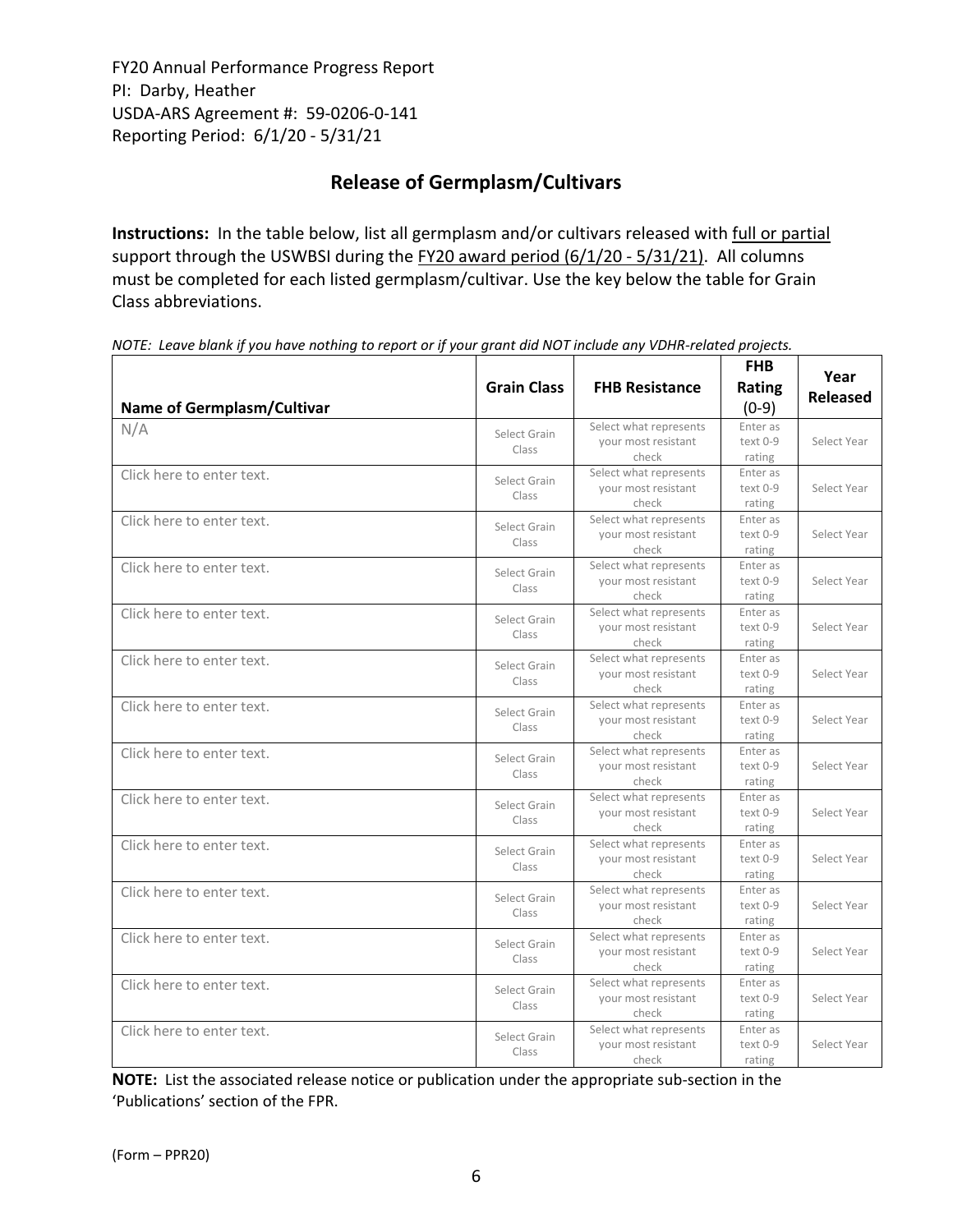# **Publications, Conference Papers, and Presentations**

**Instructions:** Refer to the PR\_Instructions for detailed more instructions for listing publications/presentations about your work that resulted from all of the projects included in the FY20 grant award. Only citations for publications published (submitted or accepted) or presentations presented during the **award period (6/1/20 ‐ 5/31/21**) should be included. If you did not publish/submit or present anything, state 'Nothing to Report' directly above the Journal publications section.

NOTE: Directly below each citation, you **must** indicate the Status (i.e. published, submitted, etc.) and whether acknowledgement of Federal support was indicated in the publication/ presentation. See example below for a poster presentation with an abstract:

Winn, Z.J., Acharya, R., Lyerly, J., Brown‐Guedira, G., Cowger, C., Griffey, C., Fitzgerald, J., Mason R.E., and Murphy, J.P. (2020, Dec 7‐11). Mapping of Fusarium Head Blight Resistance in NC13‐20076 Soft Red Winter Wheat (p. 12). In: Canty, S., Hoffstetter, A. and Dill‐Macky, R. (Eds.), *Proceedings of the 2020 National Fusarium Head Blight Forum*. https://scabusa.org/pdfs/NFHBF20\_Proceedings.pdf. Status: Abstract Published and Poster Presented Acknowledgement of Federal Support: YES (Abstract and Poster)

# **Journal publications.**

N/A

# **Books or other non‐periodical, one‐time publications.**

N/A

# **Other publications, conference papers and presentations**.

Luis, J.M., Ng, S.J., Bergstrom, G., Bissonnette, K., Bowen, K., Bradley, C., Byamukama, E., Chilvers, M., Collins, A., Cowger, C., Darby, H., DeWolf, E., Dill‐Macky, R., Esker, P., Friskop, A., Kleczewski, N., Koehler, A., Madden, L., Marshall, J., Mehl, H., Moraes, W., Nagelkirk, M., Rawat, N., Smith, D., Telenko, D., Wegulo, S., Young‐Kelly, H., and Paul, P.A. (2020, Dec. 7‐11). Fusarium head blight management coordinated project: Integrated management trials 2018‐2020 (pp. 38‐43). In: Canty, S., Hoffstetter, A. and Dill‐Macky, R. (Eds.), *Proceedings of the 2020 National Fusarium Head Blight Forum.* https://scabusa.org/pdfs/NFHBF20\_Proceedings.pdf.

Status: Published Acknowledgement of Federal Support: Yes